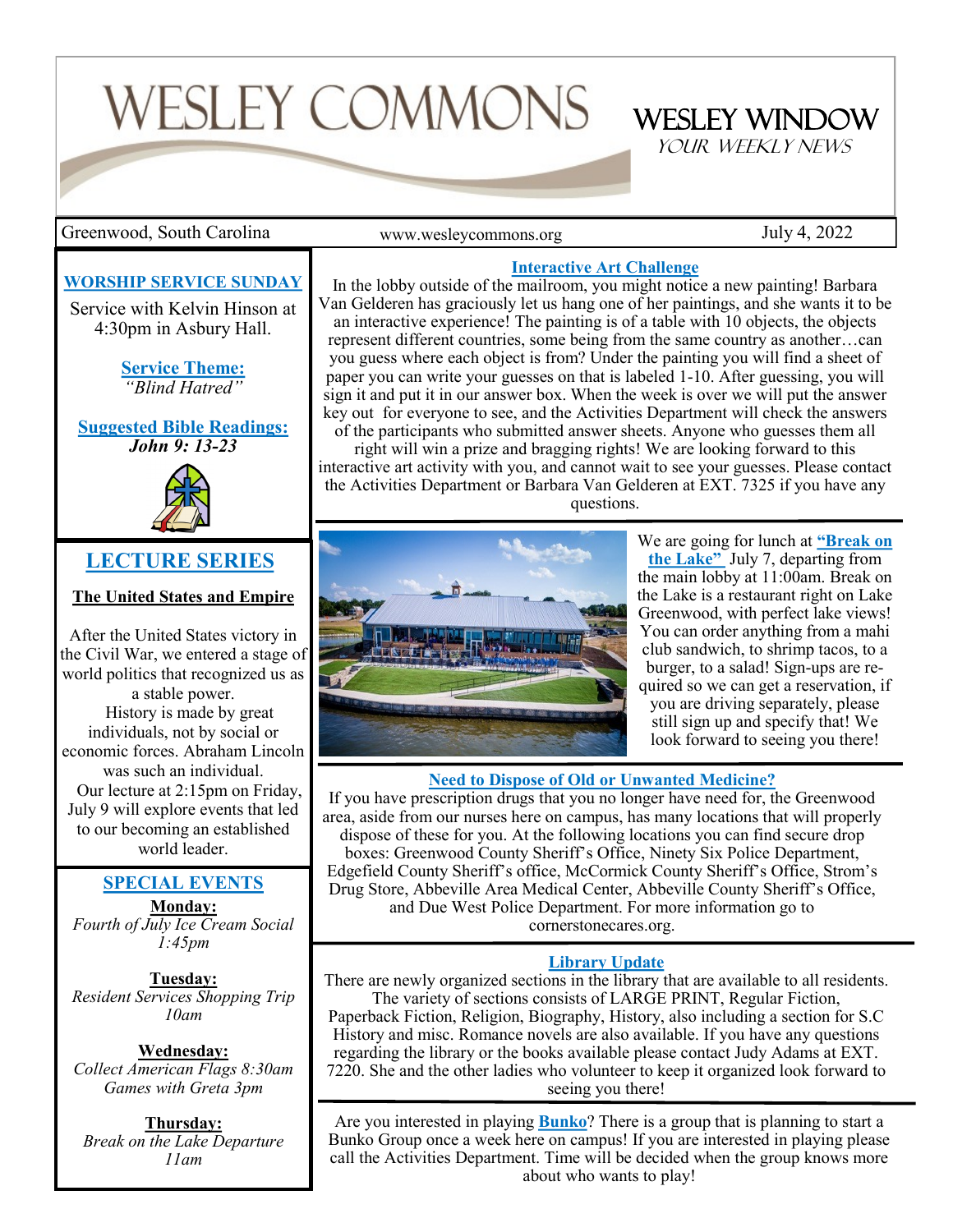**Alexandra McDowell Activities Coordinator**

# Activities News

**Greta Hinson Activities Assistant** 

#### **SPECIAL ACTIVITES FOR JULY**

- \* 4 **4 Ice Cream Social—1:45pm—Arbor room**
- **6 Games with Greta—3:00pm—Arbor Room** \* 6
- \* 7 **7 Break On The Lake —Depart @ 11am**
	- **12 Trivia (General Knowledge)3pm—Arbor Room**
- \* **14 Cards for Boys Farm—2pm—Library**
- **15 Fridays @ 3--3:00pm—Arbor Room** \*
- **19 Live Musician and Happy Hour—2:45pm—Arbor**  \* **Room**
- **20 Self Regional Volunteer Services Presentation-**\* **2:30pm—Asbury Hall** 
	- **21 Community Movie TBA—2:30pm—Asbury Hall**
	- **26 Bowling Alley and Brews TBA**

*The asterisk indicates sign up is required.* We would like to remind you that if signups are required, sheets to reserve your spot will be located outside of the Activities office. When there is a limit on capacity or when off-campus events are capped at a certain amount of bus riders, a system will be in place for wait list if the list goes over. Please call ext.7221 with questions.

Join us on Monday, July 4, in Arbor Room to enjoy another **Ice Cream Social**! What better way to beat the heat and socialize with your friends than by joining us after lunch for an afternoon treat! We will have assorted patriotic colored toppings and flavors for everything red, white and blue! Let us know if you have dietary restrictions and we will work out something else for you! Please sign up outside of Activities Office to help ensure supplies!

**Trivia** on July 12 will be themed "General Knowledge". The questions are random and could be from any category! Come and test your knowledge and see what you can score! We will begin at 3:00pm in the Arbor Room. Last challenge team winners were teams from Meadows and Bristol Court and Treehouse, for a tie!

The next **Games with Greta** will be held on Wednesday, July 6, in Arbor room beginning at 3:00pm. We will be playing Phase 10. Phase 10 is a rummy-type card game with an exciting twist! You will be put in to teams and the rules will be explained upon arrival. Sign ups are required so we can assure accurate team numbers!

**Watermelon time!** The season is just right come and enjoy some deliciously refreshing watermelon! Come enjoy with your friends and neighbors on Wednesday, July 13 beginning at 2:30pm! Signups are required for this event outside of the Activities Office.

#### *Cards for Boys Farm*



On Thursday, July 14, beginning at 2pm, we will be in the library making encouraging and uplifting cards/letters to send to the young boys at Boys Farm in Newberry, SC. Boys farm is a Christian residential youth care ministry. The boys that live there have difficult family situations and are overcoming challenging circumstances. The Boys

farm purpose is to provide support for body, mind, emotion, and spirit. Greta Hinson, former house parent at the farm, and now our Activities Assistant will be guiding and helping us make these. There will be names and pictures of the children that we will be sending these to so that it can be personal. All supplies will be provided, unless you have something special you would like to bring or donate to make them more individualized! Please sign up outside of Activities Office to help ensure supplies.

#### **QUICK NEWS**

- There will not be an **episcopal communion** in July. Also, beginning in August there will be a second Tuesday communion at 11am in the Library each month. Any questions please call Lou Wynne!
- The next **Doug's Culinary Corner** will be Tuesday, July 12 at 10:00am in Asbury Hall.
- The next **Mikes Minutes** will be Friday, July 15, at 10:30am in Asbury Hall.
- The first Tuesday of every month, which next would be July 5, Resident Services takes a **shopping trip** to Greenwood mall at 10am (Belk, T.J.Maxx, Shoe Depot, Bath & Bodyworks). Please sign up for this trip outside of the Activities Office or contact Cindy Gary with any questions at EXT. 7170.
- **Pickleball** has a new time of 8:30am! Come out a little earlier to avoid the heat!
- Please contact Lois Smith if you're interested in playing chess or joining the **chess club**, they are looking for interested members! loissmith0418@gmail.com
- **Ukulele Club** will be now meet from 2-4pm in the IL Library, merging the beginners class and the regular class.
- **The paper copy of the Wesley Window for the week of July 11-17 will be delivered Monday, July 11, not Friday, June 8 due to our printing company being off for vacation. Digital copies will still be available Friday July 8.**
- We will be **picking up American Flags** on Wednesday July 6 beginning at 8:30am.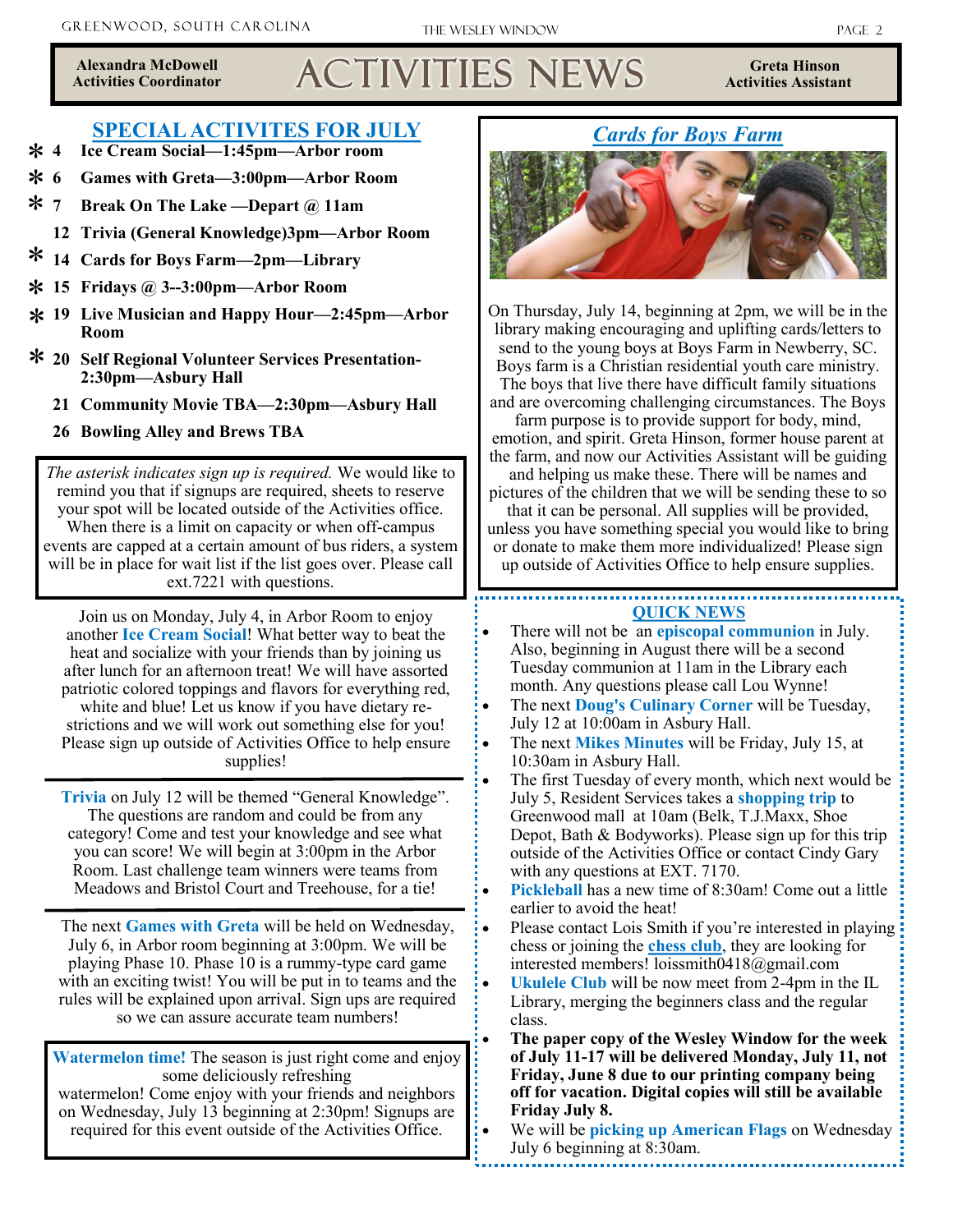## Wellness News

**Kennedy Garner Wellness Instructor** 

### *"***Always bear in mind that your own resolution to succeed is more important than any one thing." – Abraham Lincoln**

#### **Wellness Tip of the Week**

Adopt the gratitude attitude. Count your blessings and not your burdens. A recent study found that individuals who think of gratitude as a permanent trait rather than a temporary state of mind have an edge on the not-sograteful when it comes to health and managing stress. Expressing gratitude opens the door to more friendships, enhances empathy, and improves self-esteem. For years, research has shown gratitude not only reduces stress, but it may also play a major role in overcoming trauma. Recognizing all that you have to be thankful for —even during difficult times—fosters resilience. Much of our time and energy is spent pursuing things we currently don't have. Gratitude reverses our priorities to help us appreciate the people and things we do.

#### **Class Cancellations**

All Wellness classes will be cancelled for Friday, July 8. Wellness Staff will not be available on this date. Classes will resume Monday, July 11.

#### **Podiatrist**

The podiatrist is visiting on Wednesday, July 6, in Asbury Hall! Your appointment time will be given to you through a printed reminder in your mailbox on July 5. Please call Wellness at Ext. 7485 with any questions!

#### **Class Recommendation**

**Walking Group-** In this class we get a great exercise by walking throughout the beautiful Wesley Commons campus. There are many benefits that pertain to walking, such as improved circulation, lowers blood pressure, and giving you energy. Walking group meets every Monday & Friday in the Wellness Complex Lobby at 8:30am. Please call Wellness at Ext. 7485 with any questions!



#### **Class Reminder**

Although July 4 is a national holiday, we will still be having classes as scheduled on Monday, July 4. Please take time to reflect on what this holiday means to you and your fellow Americans! Please call Wellness at Ext. 7485 with any questions!

#### **Balance Workshop with Therapy**

We are back at it! Balance Workshop with Therapy is coming up on July 18! This will include lots of fun and unique movements to allow for the body to experience challenging balance exercises. This balance workshop is meant to be for **everyone** and everyone is welcome! This event does not require sign-ups, as Wellness wants everyone to enjoy this event! The location is in the Wellness Group Fitness Room.

#### **The Problem With Pain**

Do you have pain or swelling around your joints? This week, Wellness focuses on bursitis. Bursitis is inflammation of the bursae, the fluid fill sacs, that cushions the joints. Bursitis can originate from frequent repetitive movement, excessive pressure on the joints, and/or injury. There are plenty of ways a person can diminish bursitis. First, allow your body to rest. This allows for the affected joint to heal on its own and to protect it from further trauma. Secondly, apply ice or a cold compress to the affected area. By doing so, this helps reduce pain and inflammation. Lastly, place the affected body part in an

elevated position to reduce inflammation. There are many exercises one can do to combat bursitis, such as hip bridges, lying lateral leg raises, and lying leg circles. These exercises can be done on a flat surface, such as a bed. A friendly reminder that your body is unique; your crucial concerns over your body is important and should be taken care of through a trusted medical professional. If you are interested in a 5-minute realistic exercise routine to work on bursitis pain, please contact Wellness at Ext. 7485! \**Please keep in mind, Wellness staff is not able to diagnose or treat undiagnosed conditions. We highly advise seeing your primary care physician when experiencing persistent and prolonged pain.*